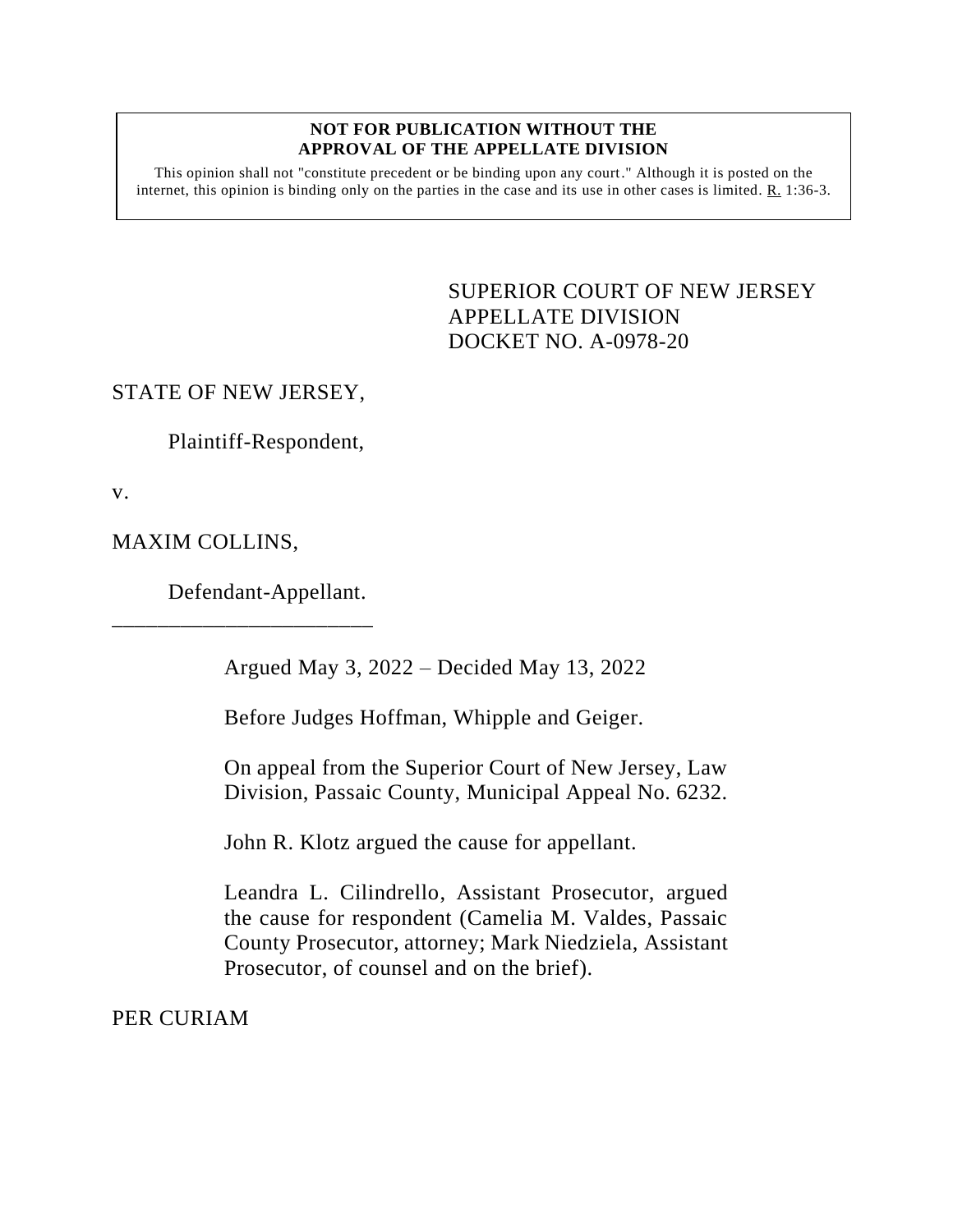Defendant appeals from the denial of his motion to suppress the evidence garnered while he was being followed by a citizen and after he stopped his vehicle, which resulted in defendant's arrest for driving while intoxicated (DWI), N.J.S.A. 39:4-50. We affirm.

We take the following facts from the motion record. On December 8, 2017, John B. Munro was working in New York City and after taking a bus to Secaucus, got in his car to return home to Cedar Grove. As he did every workday, he used Meadowlands Parkway to get to Route 3. While driving in the middle lane of the Meadowlands Parkway at around 9:00 p.m., Munro noticed a vehicle pass him on the right without signaling, travel "all the way . . . from the right lane over to the left lane," and "almost hit a barrier." Munro stated he was going about fifty-five to sixty miles per hour and the other vehicle was going "probably about sixty at that time." Munro stated the vehicle changed lanes what seemed like "every ten to [fifteen] seconds[,]" and almost hit the barrier to the left of the left shoulder "probably at [least] four times."

At this point, Munro put on his four-way flashers to signal cars behind him that there was a vehicle driving erratically that was "all over the road" and kept his flashers on "all the way down [Route] 46." Munro kept his distance from the vehicle for his safety and was unable to see a license plate or surmise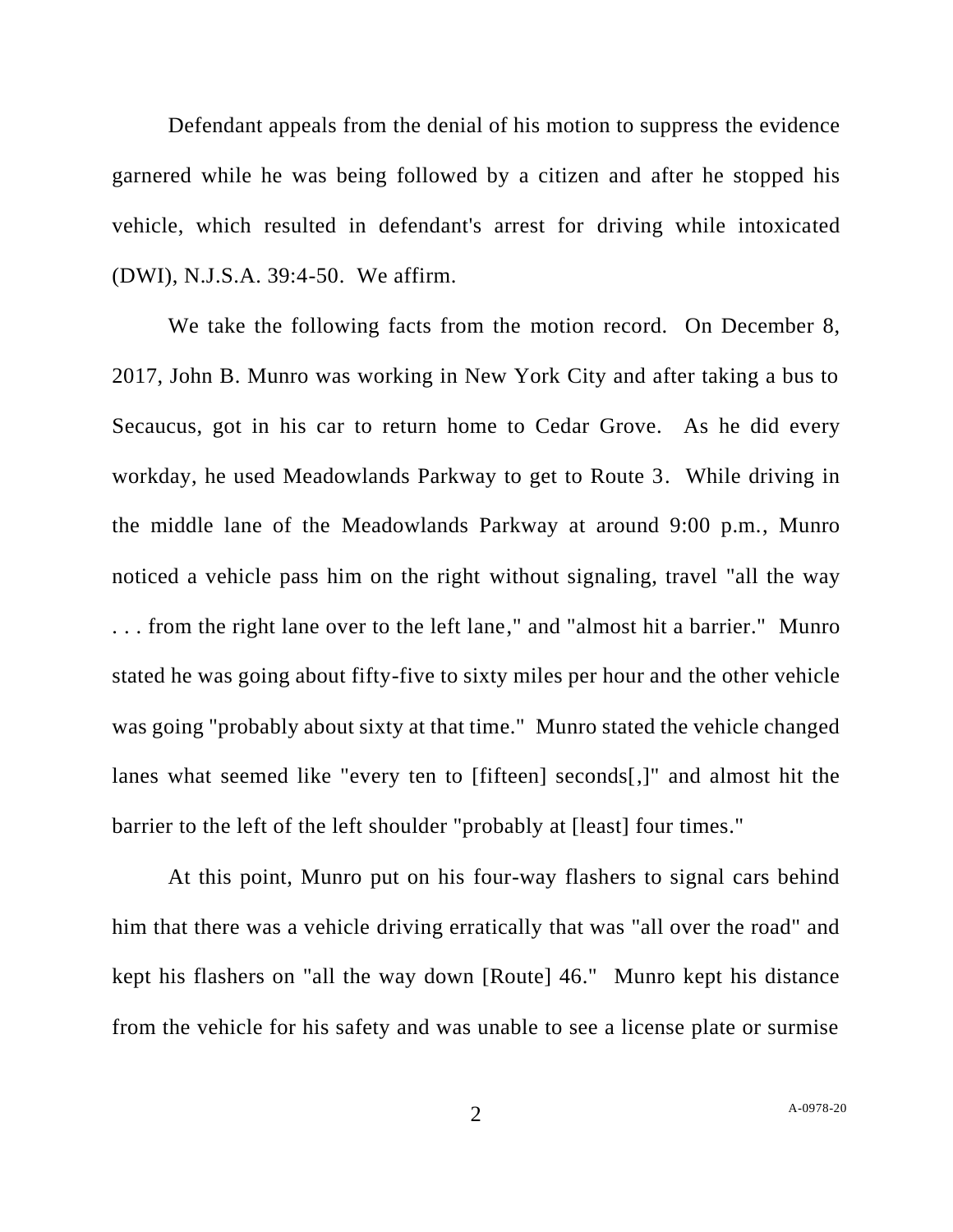the make of the car at first. He called 911 based on the "erratic driving" "before [the driver] kills somebody or hurts himself." Munro gave updates to the dispatcher about their specific location on Route 3 as they drove towards an interchange with Route 46. At the interchange, the vehicle "nicked the curb" as the car "jumped onto 46." Both cars were now traveling west on Route 46 with Munro about "six, eight car lengths" behind. Near Clifton, the vehicle slowed down and Munro was able to make out the license plate and provide it to the dispatcher. Munro observed the vehicle go from the middle lane to the left, and then all the way to the right to exit "sharp[ly]" at Riverview Drive without signaling. Munro normally takes this exit to "go the back way" home and he exited, made a left at the traffic light, and "followed [defendant] right to where he parked." Munro never lost sight of the vehicle once it exited Route 46.

Munro observed the vehicle pull into a condominium development, hit and drive over a parking divider, get stuck, reverse, and finally give up before the driver exited the vehicle and walked around the parking lot in circles. Totowa Police arrived soon after and Munro pointed defendant out to officers as the driver he called 911 about. Munro testified that he was "100 percent" certain that the vehicle he pointed out to officers was the same vehicle that passed him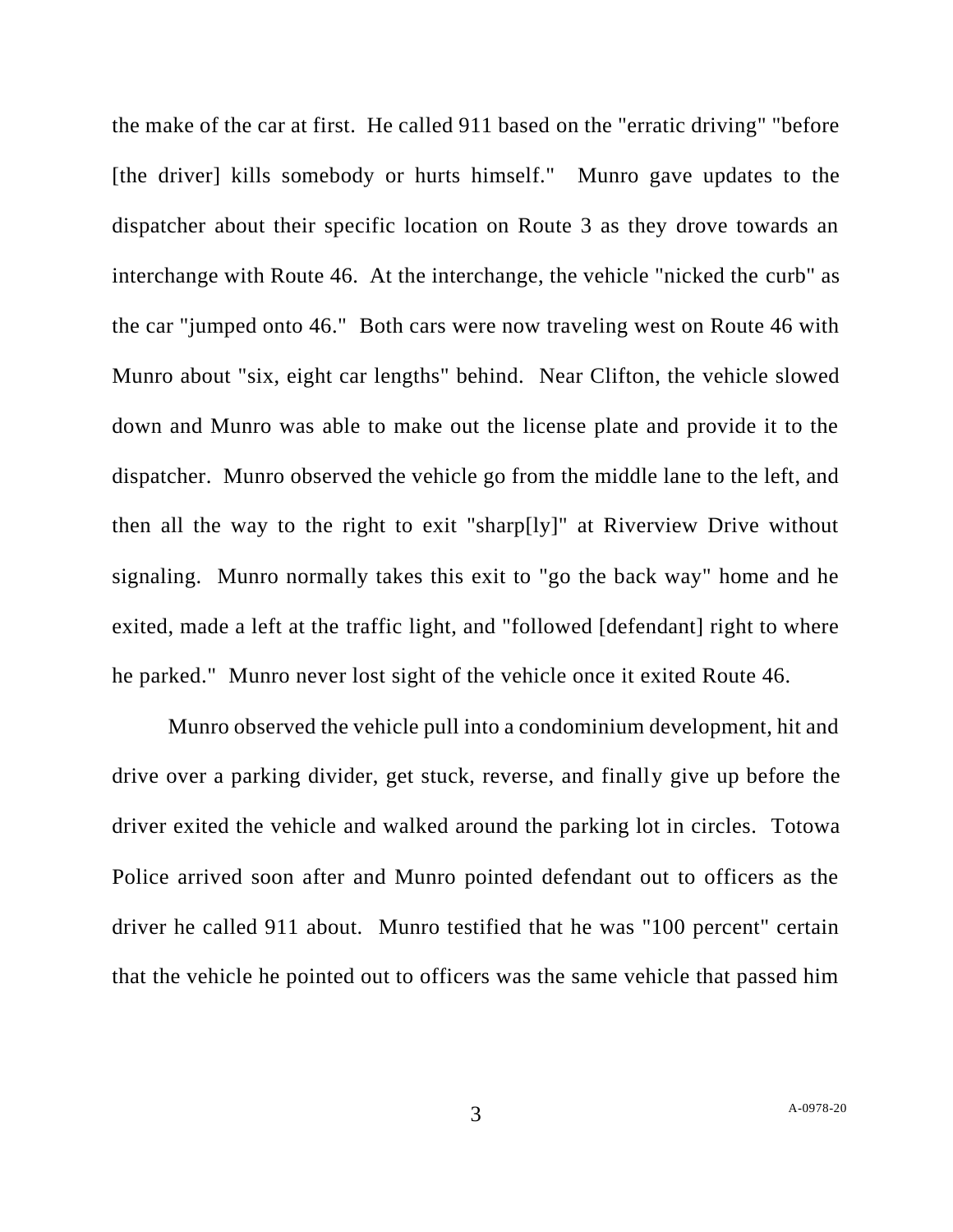on the right on Route 3. Munro identified defendant in court as the driver who he witnessed exit the vehicle.

On cross examination, defense counsel attempted to highlight a supposed discrepancy in his testimony about exactly when Munro called 911. Defense counsel introduced 911 call logs of the Passaic County Sheriff's Office into evidence. Munro's cell phone number appeared in an entry at 9:09 p.m. The log indicated a call location on Allwood Road in Clifton. Munro reiterated that he first dialed 911 via an emergency button on his phone when he was near Meadowlands Parkway.

Next, defense counsel attempted to elicit testimony that Munro "pursued" defendant's vehicle rather simply "follow behind" him while on the phone with 911. Munro replied he "absolutely [did] not" pursue the vehicle. At one point in the tape, Munro estimates defendant was traveling ninety miles per hour, but Munro clarified that defendant was "speeding up, slowing down" and he was able to get the plate number when defendant slowed down.

Joanne Roth testified next for the State. Roth has been a public safety telecommunicator for twenty years in the City of Clifton and handled Munro's 911 call about defendant's erratic driving. She testified that during her call with Munro, he was able to give her the license plate number and vehicle make and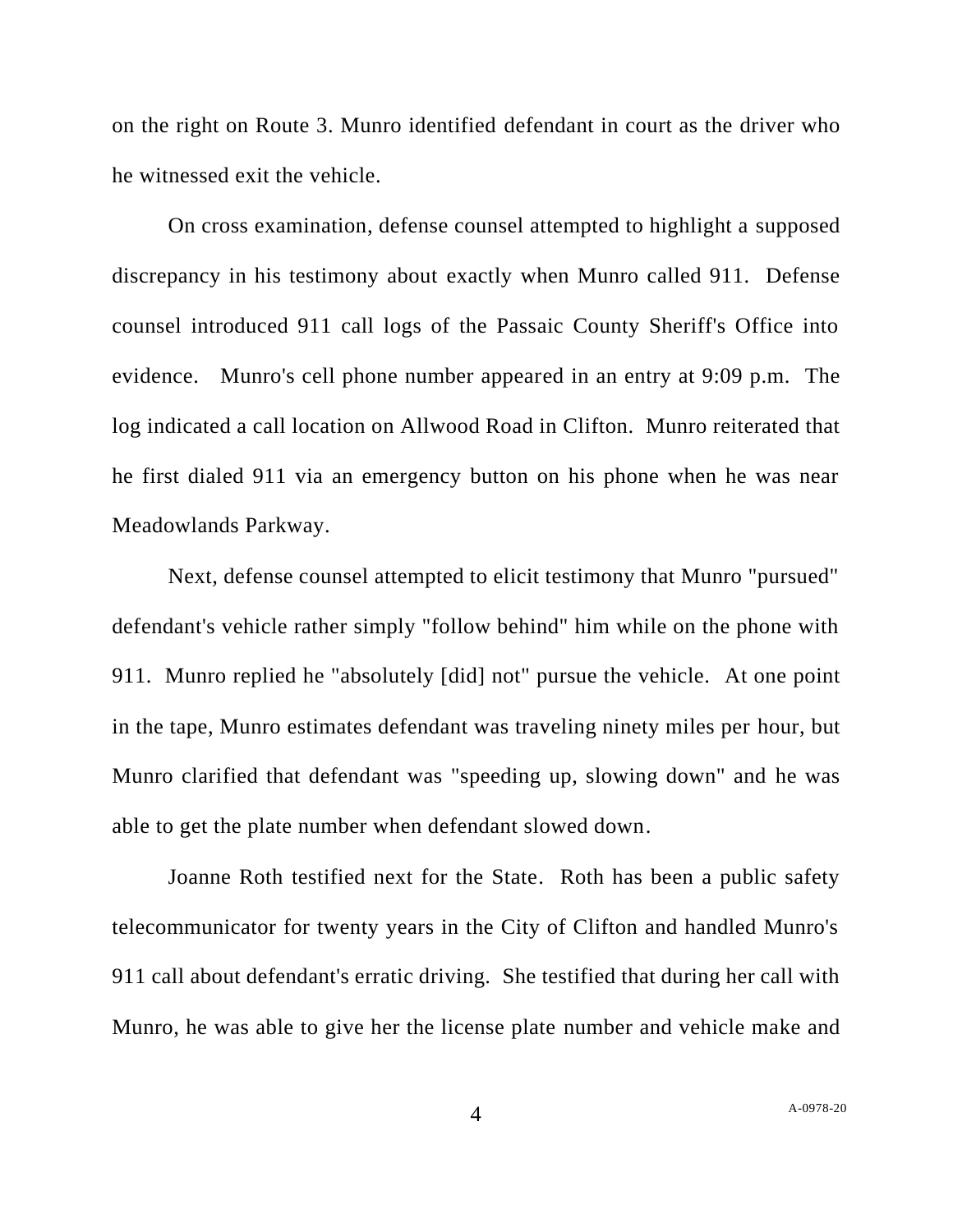told her the vehicle was driving unpredictably and almost hit barriers several times. She instructed Munro to keep a safe following distance and turn on his flashers. On cross-examination, defense counsel asked Roth if she recalled Munro stating that defendant was traveling ninety miles per hour, but she only recalled Munro stating defendant's vehicle "was going at a high rate of speed."

Officer Joseph Parlegreco of the Totowa Police Department also testified for the State. Parlegreco testified he was dispatched to the condominium complex where defendant ended up. He saw Munro parked on the right side. Munro pointed from inside his vehicle to defendant on the left side of a driveway to the complex. The officer identified defendant as the individual he observed get out of the car that Munro pointed at on December 8. On cross-examination, Parlegreco did not remember if Munro's flashers were on when he arrived at the scene.

Parlegreco was then a seven-year veteran of the police department. He arrested defendant and charged him with DWI and refusal to submit to chemical tests, N.J.S.A. 39:4-50.4A.

Defendant moved to suppress the evidence obtained while Munro followed defendant and after he stopped. In addition to the testimony by Munro, Roth, and Parlegreco, defense counsel presented the New Jersey Police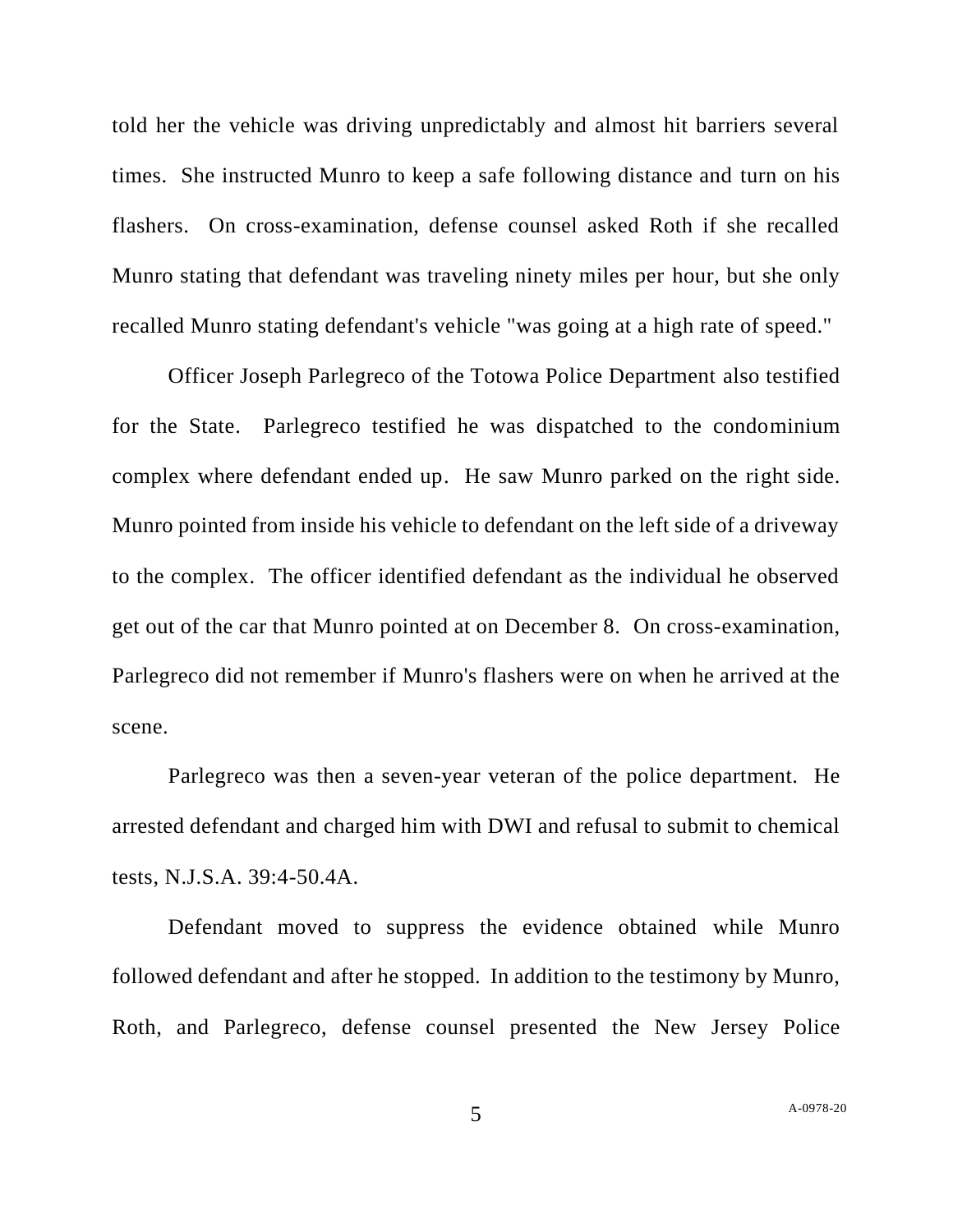Vehicular Pursuit Policy (Rev. July 2009) (Pursuit Policy). Defense counsel also presented a document entitled "Mandatory In-Service Law Enforcement Training" for police officers issued by the Division of Criminal Justice, which notes that "N.J.A.C. 13:81-2.2 requires call-takers and dispatchers for the 911 emergency telecommunications system to complete eight hours of in-service training on an annual basis."

Defense counsel emphasized the length of the chase, the distance travelled in such a short period of time, and the "high rate of speed." He argued that because Munro was acting at the direction of the police when he listened to the dispatcher's directions, the Pursuit Policy should be imputed to him and warranted suppression of the evidence. The court restated for its own edification: "So it's not the act of the Samaritan traveling at 100 miles an hour to keep up with the defendant, it's the fact that the Samaritan is on the phone with an arm of the police department, the dispatcher who is instructing the Samaritan to continue to pursue, put on the flashers and be identified[.]" To which defense counsel responded in the affirmative.

The State argued that the Pursuit Policy did not apply to defendant being followed by a civilian. The State noted that the Pursuit Policy refers specifically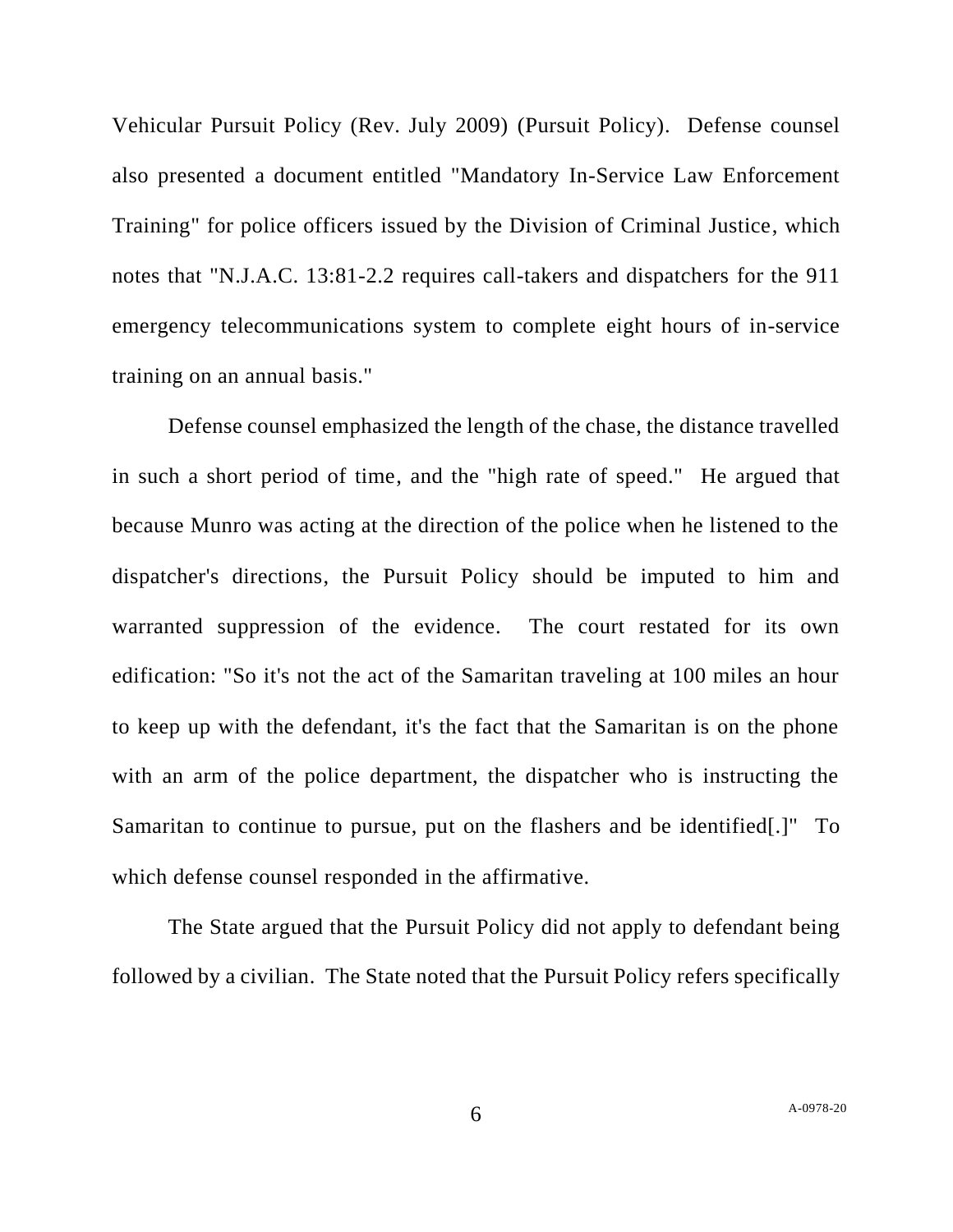to law enforcement and in situations where the perpetrator knows he is being pursued, which does not align with the facts in this case.

The municipal court judge issued an oral decision denying the motion. The judge rejected defendant's argument that violation of the Pursuit Policy required suppression of the evidence or provided a defense to the charges. The judge noted that the Pursuit Policy really went to liability of the officer in the event of an accident.

The judge found that Roth did not instruct Munro to pursue, keep up with, or follow defendant. Instead, she instructed Munro to engage his flashers and to avoid getting too close to defendant's vehicle.

The judge analyzed the path and location of the vehicles in relation to time during the 911 call. He found the stop was appropriate based on the preponderance of the evidence and that the Pursuit Policy did not apply to Munro. The judge noted the dispatcher was not a law enforcement officer. In any event, Roth's actions did not violate the Pursuit Policy since she did not instruct Munro to travel at an excessive rate of speed in order to keep up with defendant.

Following the denial of the suppression motion, defendant entered a conditional plea of guilty to DWI as a second offense, preserving his right to

7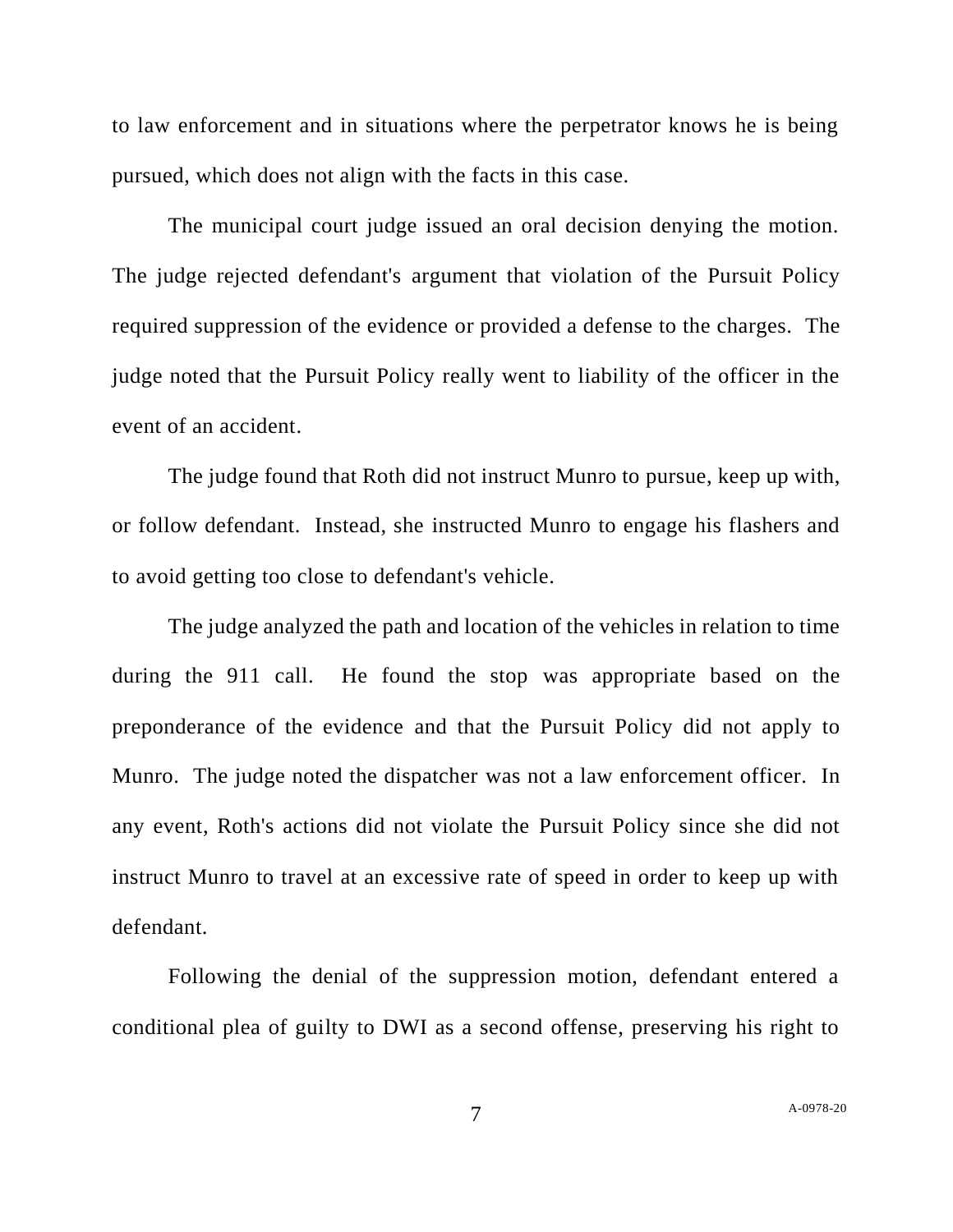appeal the denial of the motion. Defendant appealed the denial of his suppression motion to the Superior Court.

Defense counsel argued that Munro took "the law in his own hands" and "chased" defendant for 4.72 miles. Counsel contended that Munro actively pursued defendant in a high-speed chase." Counsel acknowledged he was unable to find any case law supporting defendant's position.

The State argued that "the citizen was not acting as the agent of the police [and] the Municipal Court made a factual finding based upon the testimony ... of the witnesses that the citizen was acting independent of the police in basically providing the police and the dispatchers what I would call in essence a tip[.]" In addition, the State pointed out that Munro followed his regular route home that day aside from a brief stop where defendant's car ultimately ended up. The State further contended that the Pursuit Policy is meant to provide a professional consequence rather than constitutional grounds to argue Fourth Amendment violations.

The Law Division judge recounted the facts and found all three witnesses who testified before the municipal court to be credible. The judge concluded that Pursuit Policy was not relevant because "[i]t does not apply to citizens" and "[e]ven if there was a violation, it did not allow defendant to escape liability for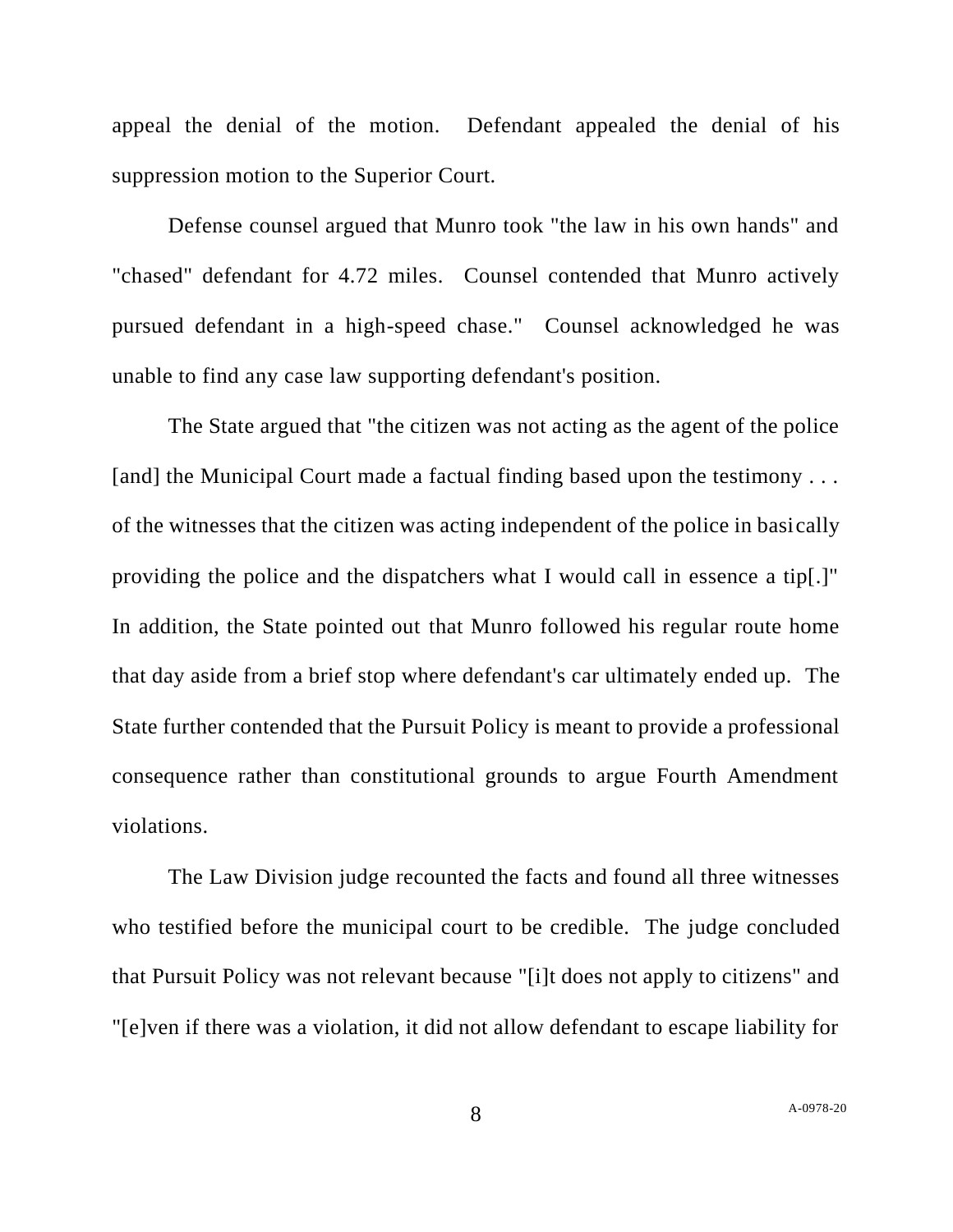his criminal behavior." The judge denied the motion to suppress and returned the matter to the Municipal Court for execution and judgment." He declined to stay the decision pending appeal to this court. This appeal followed.

Appellant raises the following point for our consideration:

POLICE PARTICIPATION IN THE THIRD PARTY HIGH-SPEED PURSUIT OF DEFENDANT BY [AN] UNTRAINED CIVILIAN WARRANTS EXCLUSION OF THE EVIDENCE DERIVED FROM THE MOTOR VEHICLE STOP.

On appeal from municipal court to the Law Division, the review is de novo on the record. R.  $3:23-8(a)(2)$ . The Law Division judge must make independent findings of fact and conclusions of law based upon the evidentiary record of the municipal court and must give due regard to the opportunity of the municipal court judge to assess the witnesses' credibility. State v. Johnson, 42 N.J. 146, 157 (1964).

In reviewing a trial court's decision on a municipal appeal, the Appellate Division must determine whether sufficient credible evidence in the record supports the Law Division's decision. Id. at 162. Unlike the Law Division, which conducts a trial de novo on the record, we do not independently assess the evidence. State v. Locurto, 157 N.J. 463, 471 (1999). We defer to the "trial courts' credibility findings that are often influenced by matters such as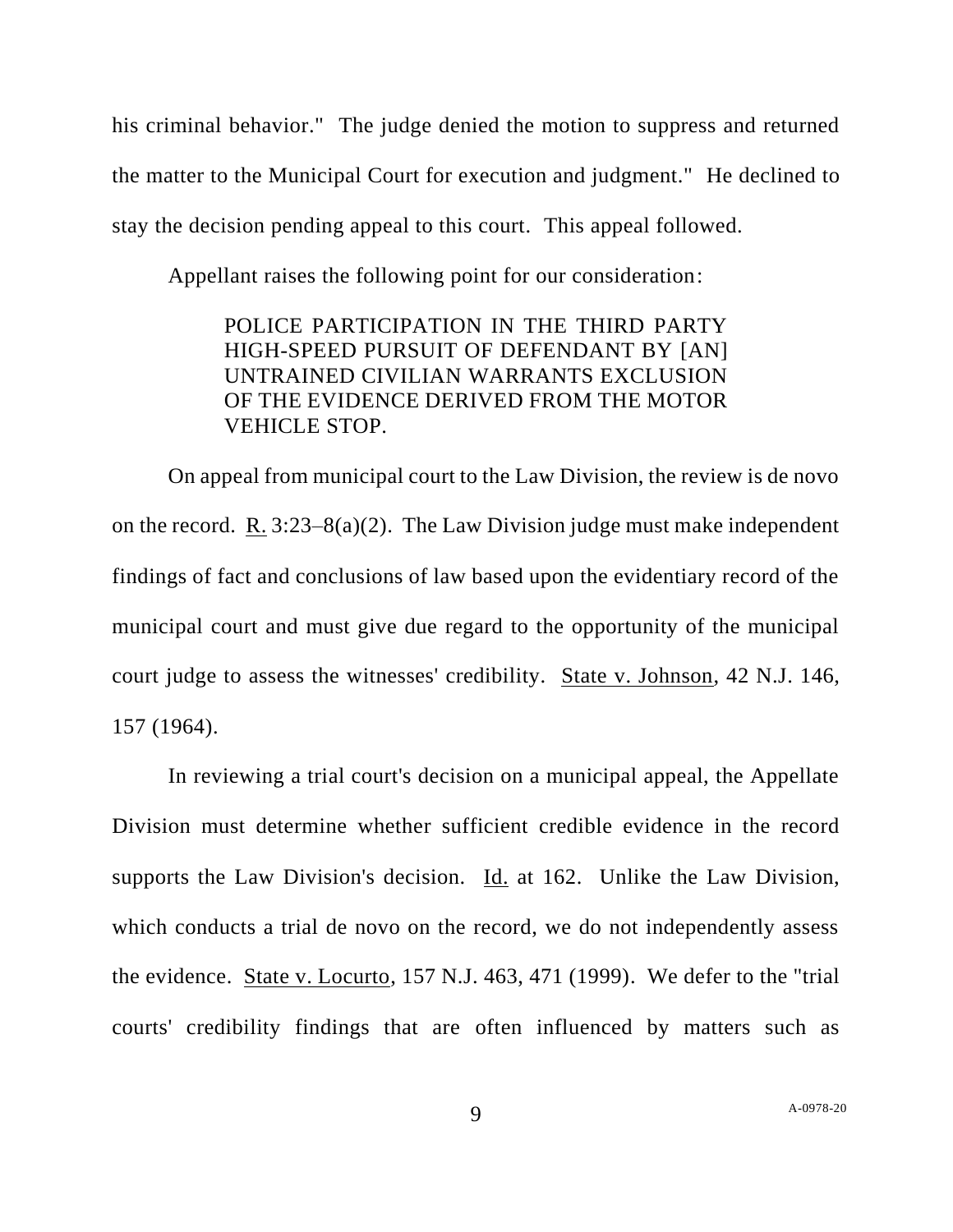observations of the character and demeanor of witnesses and common human experience that are not transmitted by the record." Id. at 474.

Under the two-court rule, only "a very obvious and exceptional showing of error" will support setting aside the Law Division and municipal court's "concurrent findings of facts." Ibid. However, where issues on appeal turn on purely legal determinations, our review is plenary. State v. Adubato, 420 N.J. Super. 167, 176 (App. Div. 2011) (citing Manalapan Realty, L.P. v. Twp. Comm. of Manalapan, 140 N.J. 366, 378 (1995)).

Defendant contends there is "uncontroverted evidence" that shows defendant "was chased in his car at dangerous high speeds" by "a civilian, John Munro, who was acting under the guidance of police via cell phone." Defendant argues that police participating in the third-party high-speed pursuit of defendant by untrained civilian warrants the exclusion of the evidence derived from the motor vehicle stop. He further argues the 911 recording demonstrates that police were involved in and "encouraged" the "high-speed pursuit."

The evidence shows the dispatcher attempted to obtain the license plate number and make of the car to relay that information to responding officers. At no point did Roth instruct Munro to chase defendant. Defendant additionally relies on a factual finding made by the municipal court judge that at one point,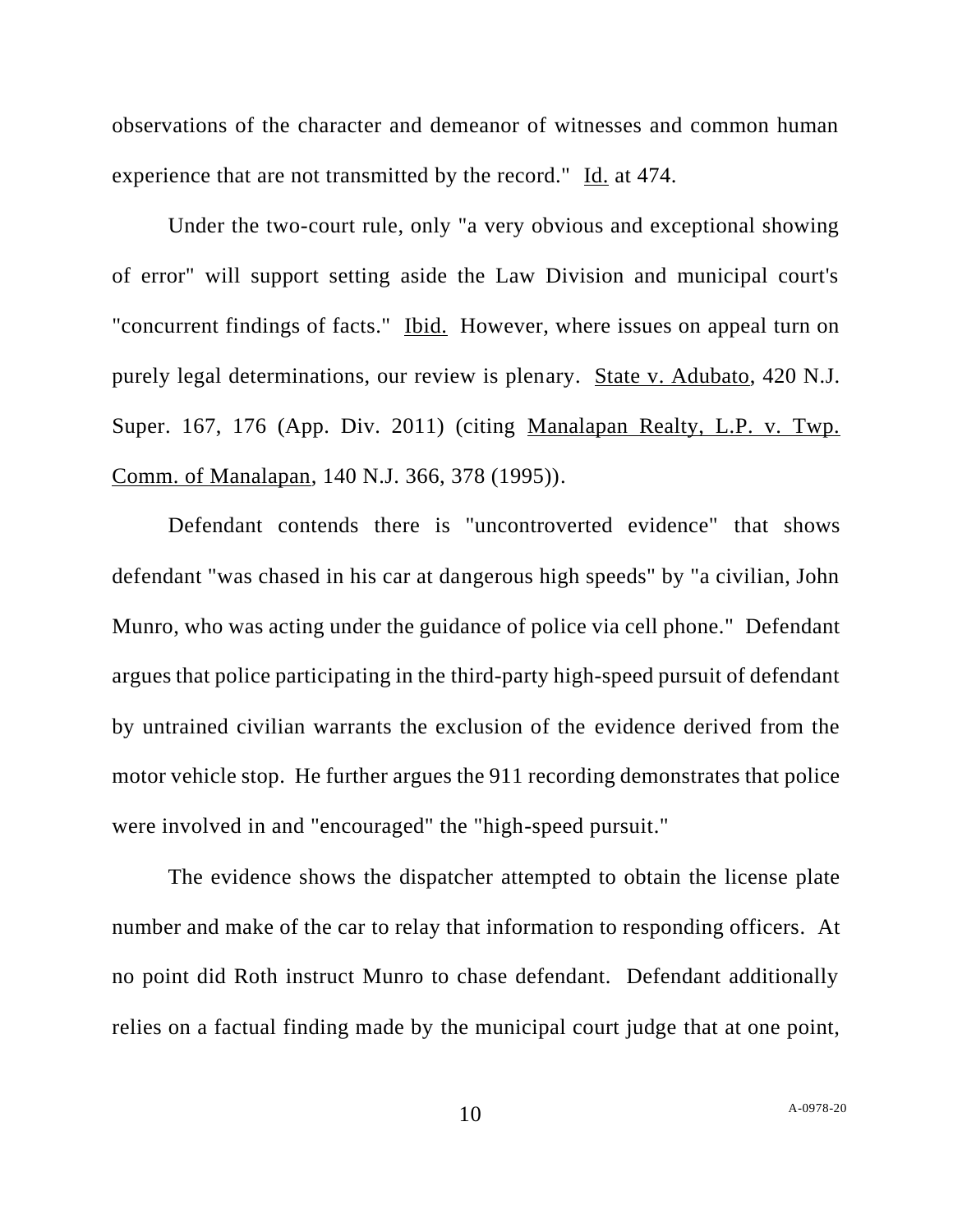defendant was traveling upwards of ninety miles per hour. Defendant argues this alone proves that the entire chase was at excessively high speeds.<sup>1</sup>

Defendant additionally argues that "law enforcement would not have been permitted to engage in a vehicle pursuit of this defendant for a suspected motor vehicle violation. Therefore, it logically follows police cannot indirectly engage in vehicle pursuits for which they are directly prohibited from engaging in." Finally, defendant suggests that his "imperfect driving" was caused by Munro following him.

Defendant's arguments lack sufficient merit to warrant extended discussion in a written opinion. R.  $2:11-3(e)(2)$ . We reject the defendant's contentions that Munro engaged in a high-speed police chase or that he acted under police guidance.

As noted by the Attorney General in her September 17, 2009 letter distributing the Pursuit Policy to law enforcement chief executives, "[t]he policy outlines the proper procedures to be followed when police officers are

<sup>&</sup>lt;sup>1</sup> While not critical to this appeal, defendant's brief inaccurately extrapolates location information based on the 911 call to conclude that the "chase" averaged more than 106 miles per hour. The municipal court judge found that Munro approached Fette Ford, a car dealership, at 0:42 seconds into the call. Fette Ford is roughly four miles from defendant's home. Defendant incorrectly uses the location where Munro first noticed defendant's car, rather than the location when the 911 call began, which yielded a considerably overstated average speed.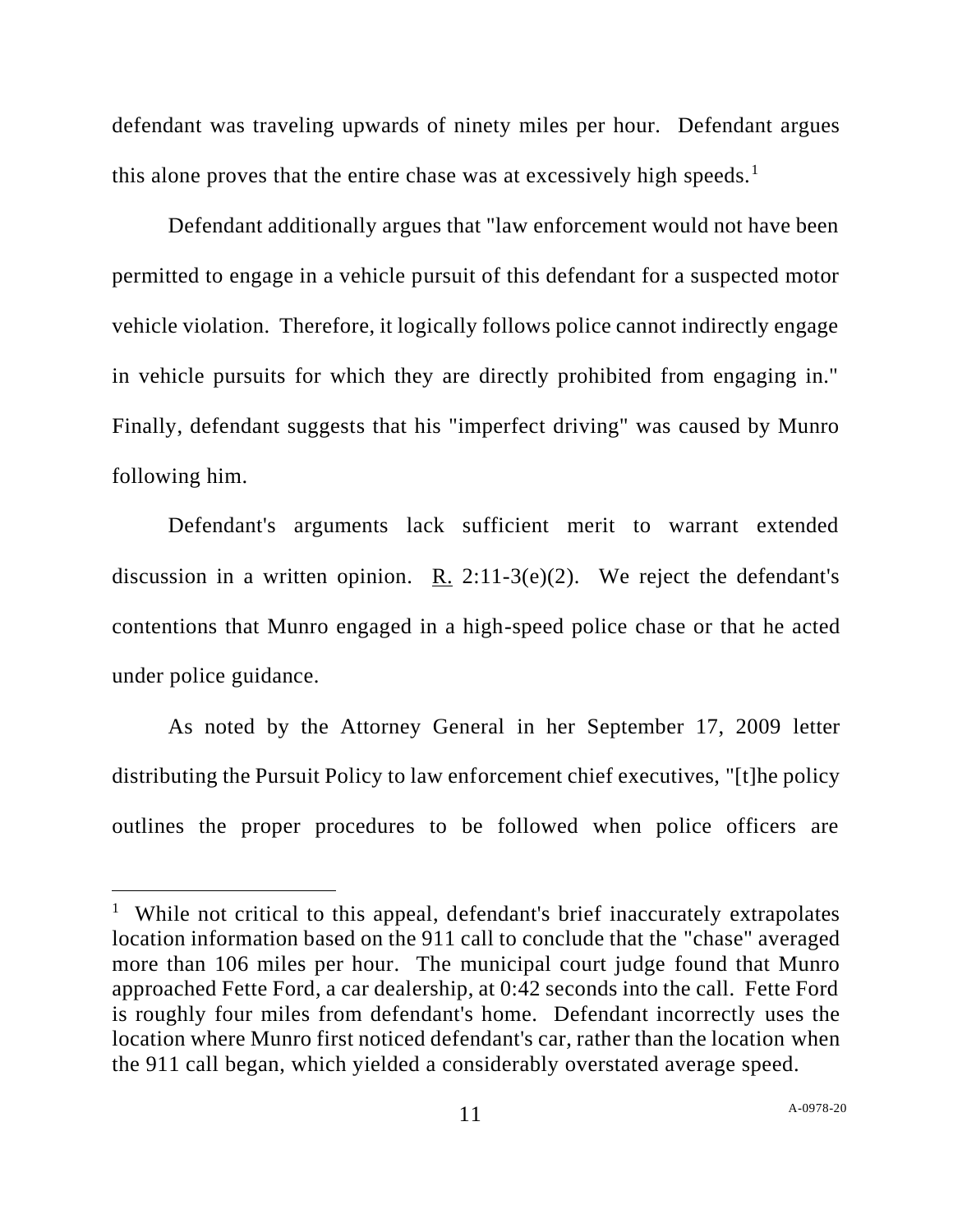confronted with the possibility of pursuing a fleeing vehicle." The Pursuit Policy is directed at police officers and their use of police vehicles, not civilians or civilian vehicles. Indeed, the Pursuit Police defines pursuit driving as:

> an active attempt by a law enforcement officer operating a motor vehicle and utilizing emergency warning lights and an audible device to apprehend one or more occupants of another moving vehicle when the officer reasonably believes that the driver of the fleeing vehicle is aware of the officer's attempt to stop the vehicle and is resisting apprehension by increasing vehicle speed, ignoring the officer or otherwise attempting to elude the officer.

The Pursuit Policy authorizes a police officer to engage in a high-speed pursuit if the officer reasonably believes the suspect has committed a second- or first-degree offense, or certain other enumerated offenses, including automobile theft, or if the officer reasonably believes the suspect posed an immediate threat to public safety. Before engaging in the pursuit, the pursuing and supervising officers must also consider the degree of risk created by the pursuit. Once the decision to pursue is made, the Pursuit Policy requires officers to immediately activate their emergency lights, siren, and headlights, and continually apprise communications officers of "pertinent information" including their speed.

The entirety of the Pursuit Policy makes clear that the elements of a police pursuit are: (1) an attempt by a police officer to apprehend someone; (2) the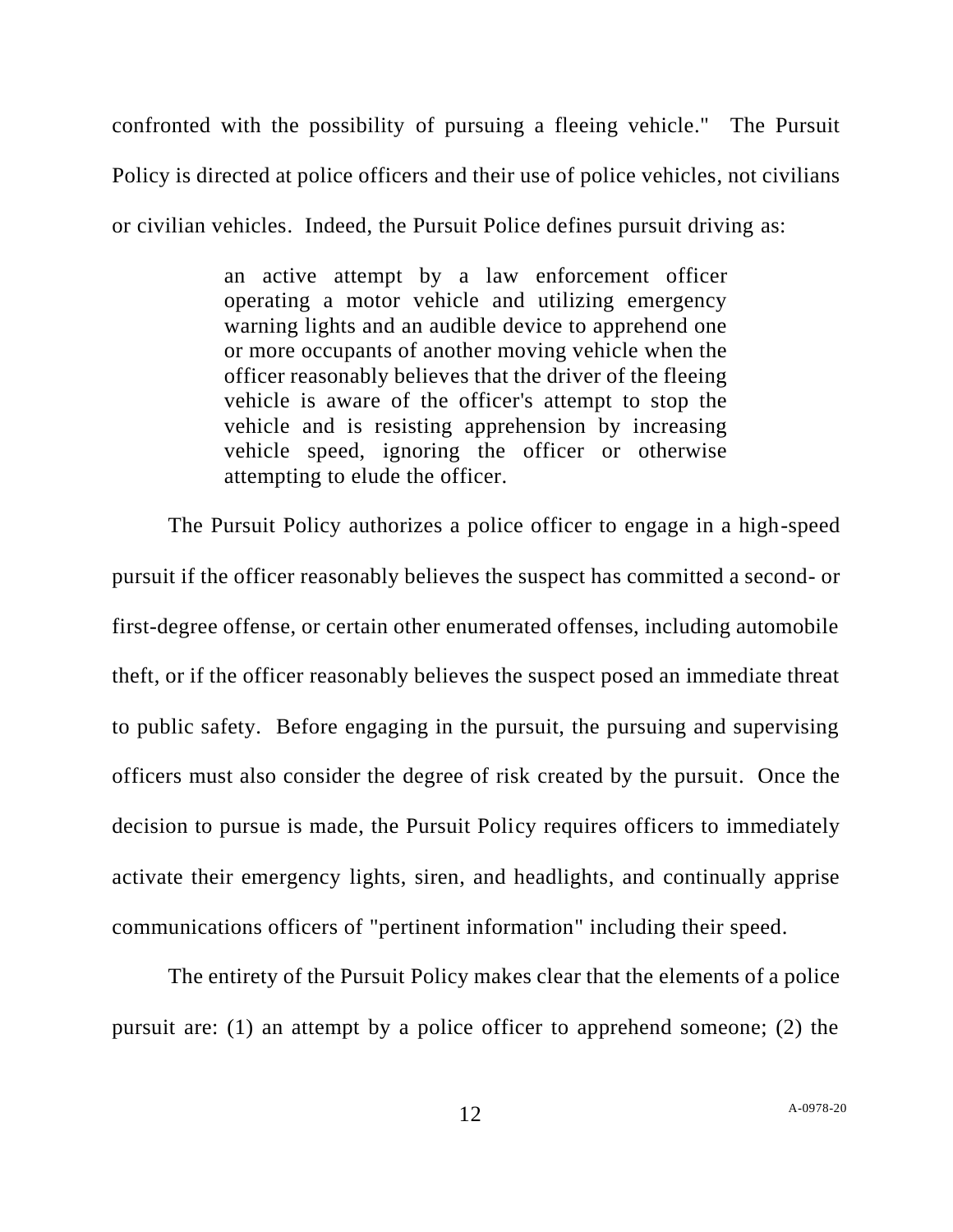officer has a reasonable belief that the suspect is aware of the attempt to stop him; and (3) the suspect ignores the officer's attempt to stop him and decides to initiate a pursuit. "The critical element in this definition is the officer's reasonable belief that the pursued driver is aware of a police attempt to stop the vehicle and the pursued driver 'is resisting apprehension by increasing vehicle speed, ignoring the officer or otherwise attempting to elude the officer.'" Torres v. City of Perth Amboy, 329 N.J. Super. 404, 407 (App. Div. 2000). None of those elements were present in this case.

Munro is not a law enforcement officer. Neither is Roth. Munro was driving his own personal vehicle, not a police car. His vehicle was not equipped with emergency lights or a siren. Munro did not attempt to overtake defendant's vehicle or other try to stop him. He followed defendant at several car length's distance. No accident occurred during that sequence. When following defendant, Munro was taking the same route he used when returning home from work.

Moreover, there is no evidence in the record that defendant knew he was being followed by Munro, let alone that defendant was driving so fast to elude Munro. The municipal court judge found Roth never told Munro to remain in pursuit of defendant's vehicle. On the contrary, she urged Munro to use caution